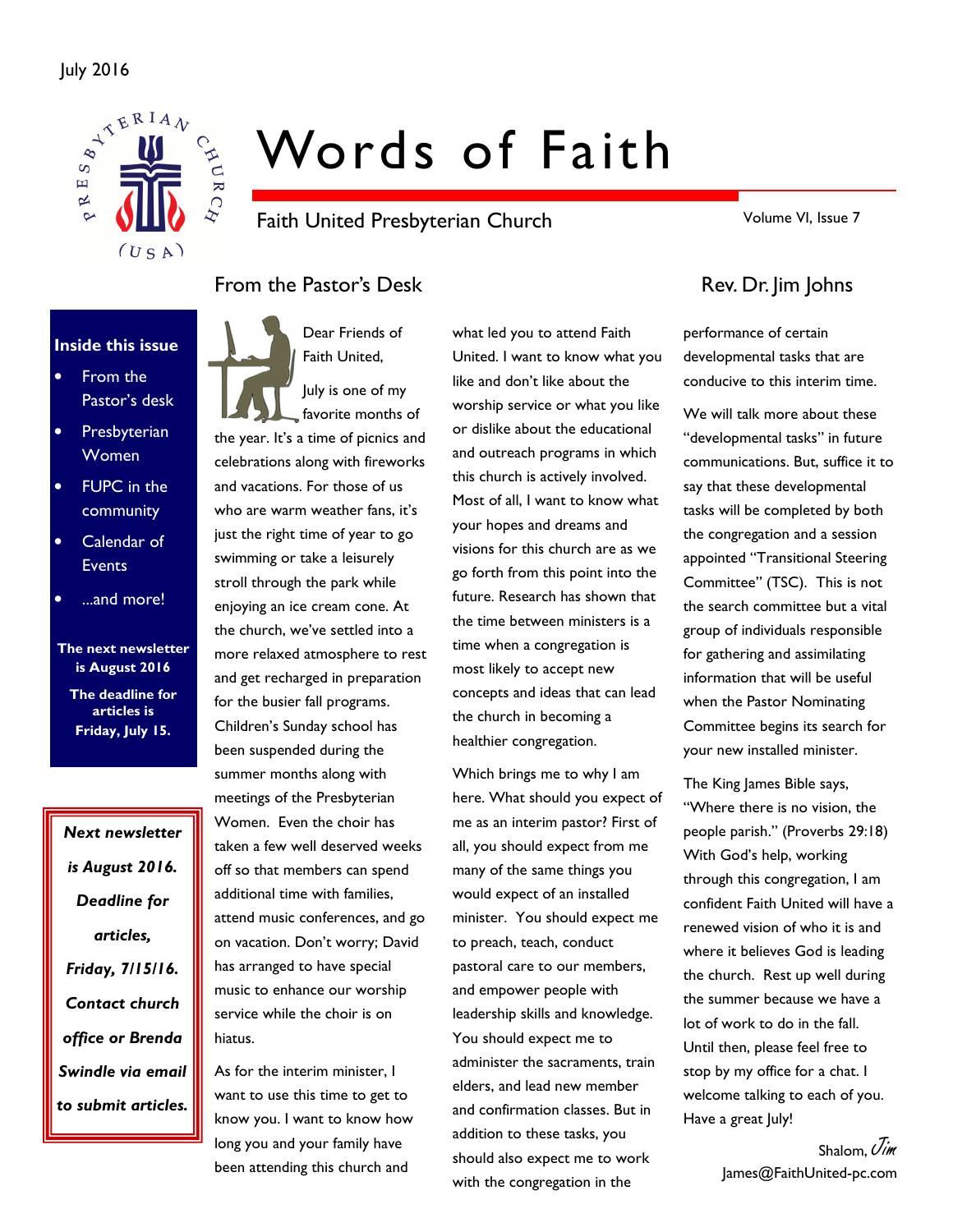# Notes from the Director  $\sqrt{2}$  and David Pierce

As the choir takes a much deserved break in July there is still a lot going on behind the scenes and in worship. On Saturday, July 9 several choir members will attend the annual Pender's Sacred Music Workshop. Those scheduled to attend are: Mary Marxer, Patti Sloey, Jessie Reyes, Jessica Stottlemyer, David Pierce, and Stephanie Anderson.

We have scheduled several musicians to worship with us in July. They will share their talents with us.

- Sunday, July 3-Leigh Ann Stadt, voice
- Sunday, July 10—Christian Gonzalez, instrumental
- Sunday, July 17—Brenda Swindle, Handbells
- Sunday, July 24—Heather Suchodolski, French Horn
- Sunday, July 31—TBD

You will not want to miss a Sunday in July as these musicians share their talents and worship with us.

## Presbyterian Women **Patti Sloey**

Presbyterian Women Bible Study will be taking the summer off, but our Women of Faith are still active and a visible presence at all times. In June they provided food and drink for not one, but two



receptions! And I know that everyone appreciated the generous giving of time & talents.

There will be other opportunities to serve, and to those who have already volunteered to help with receptions (funeral, celebratory, etc.), thank you. If you didn't have a chance to complete a form, one is included below. Please drop it by the church office, or put it in the offering plate on Sunday morning. Remember, many hands make light work!

Also, although Bible study circles have been going strong, the PW Coordinating Team is all but defunct. Without a Vice-Moderator, we were unable to have a retreat. The circle leaders planned and executed the Birthday Brunch, and I basically served this past year as a contact only between PW and the

church. Mary Marxer has agreed to take this over for the coming year, but there are still a couple of areas that will need assistance. Kay McClellan had agreed to coordinate the kitchen area, but with Terry's retirement…..well, you can figure that one out! If we could get two ladies to volunteer to take that over, it would be great. If you'd like to know what the job entails, Lorna Acker or Margaret Jones are the ones to ask!

We'd like to make Presbyterian Women a viable force in our congregation. Please look into your heart and see if there's a place for you in the leadership of PW of Faith United Presbyterian Church!

The Starboard Stitchers will next meet on Tuesday, August 2 at 1:00 pm at the church. All are invited to come help them stuff fabric animals. These animals go to toddlers when they get their shots at the North Dallas Shared Ministries clinic.

| <b>Emergency Reception Sign-up</b> |                                                                                                                                                                                                                                                |  |  |  |  |  |
|------------------------------------|------------------------------------------------------------------------------------------------------------------------------------------------------------------------------------------------------------------------------------------------|--|--|--|--|--|
| Name:                              |                                                                                                                                                                                                                                                |  |  |  |  |  |
| Best Phone #                       | Home Cell                                                                                                                                                                                                                                      |  |  |  |  |  |
| I am willing to help with:         | Assist with organizing reception (make phone calls)<br>Set up and Serve (put out food, prepare punch, etc.)<br>Serve and Clean up<br>Provide food (cookies, veggies, fruit, finger foods, etc.)<br>Assist with providing ingredients for punch |  |  |  |  |  |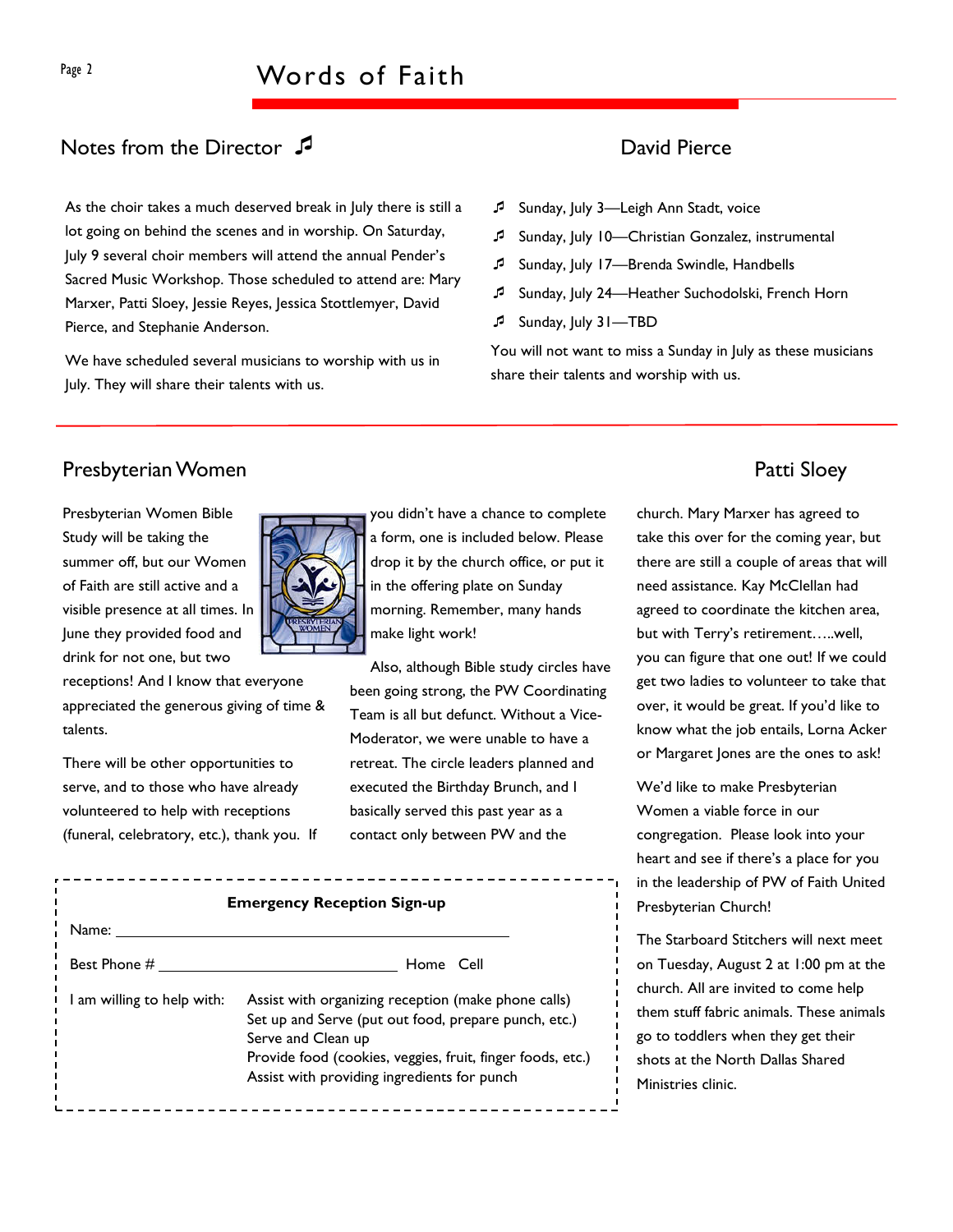# Happy Birthday!

| July I                 | July 6              | July 17             |                          |
|------------------------|---------------------|---------------------|--------------------------|
| <b>Carey Newton</b>    | <b>Alison Meier</b> | Samantha Burkham    |                          |
|                        |                     | 豢                   |                          |
| Amanda Norman<br>豢     | July 7              | Dale Durcholtz<br>榮 |                          |
| Cameron Rodriguez      | <b>Andrew West</b>  | Irene Simpson       |                          |
|                        | 榮                   |                     |                          |
| July 2                 | July 10             | July 25             | $\frac{1}{y}$<br>July 28 |
| Jane Bower             | George Walker       | Nancy Bond          | Robin Laclede            |
|                        | 楽                   |                     | 豢                        |
| July 5                 | July 15             | Doris Newton<br>豢   | July 31                  |
| <b>Gerry Shotswell</b> | Mark Saiter         |                     | Ted Hill                 |
| 豢                      | 榮                   |                     |                          |

# Prayer Concerns

#### Prayers for:

- Oscar Bennedsen
- Dale Durcholz
- **Elizabeth Hendricks**
- Roger Jones
- Ray Kirchmeyer (David's brother)
- **Lilas Kinch**
- Sugie Maxfield
- Sherrard Family
- Dorthea Sooby
- Alan Swope
- Rehab/At Home:
- Earl Blackney
- Lois Davenport
- Bobbie & J.R. Jones
- Henry Knight
- **Betty Laney**
- Joanne McKnight
- Anne Mobley
- Wanda Mosher
- **Clarice Mitchell**
- **Freddie Simmons**

# Outreach & Evangelism



The Outreach Committee will hold the next Community Breakfast on July 9 from 8 to10am. All are invited to stop by and share

some pancakes and sausage plus great fellowship with not only your fellow members, but new friends from our community.

Many at FUPC volunteer at North Dallas Shared Ministries on a regular basis. NDSM provides such a service to the north Dallas area. Last year, 2015, NDSM provided food assistance to 37,860 clients. The value of he food and hygiene items was \$1.64 million. A small gift of time, talent and money goes such a long way.

# Notes & News from the Pews



### Thank you!

I would like to thank all who sent cards or called during the past few months of my recuperation. An added thank you to the friend who was with me at the time of my

fall at the department store. Special thanks also to the person who throws my paper on my doorstep. I am blessed to have these friends at FUPC. *Dalia Menendez* 

### Dear Faith United Friends,

As you may have heard, Kay and I are moving to Fort Smith, AR to be near family. We will be moving into my mother's house, since we have recently moved her to assisted living. Her apartment is about 5 minutes from the house. Our son and his family live in Fayetteville, AR, about 50 miles away from Ft. Smith. We will leave Dallas around the last week of July.

Our new address will be 2404 Crosshill Road, Ft. Smith, AR 72908. We don't have a local phone there yet. But, will maintain our Dallas cell numbers for some time to come. Kay's is 469-265-5729 and mine is 214-789- 9188. We will look forward to hearing from you once in awhile.

It has been a wonderful pleasure of our lives to serve alongside you these years. I hope that you will always keep asking yourselves what God's mission is for FUPC in the years to come. Please keep us in your prayers as we journey to other geography, as we will keep you in ours as

you travel. Many blessings, Terry and Kay